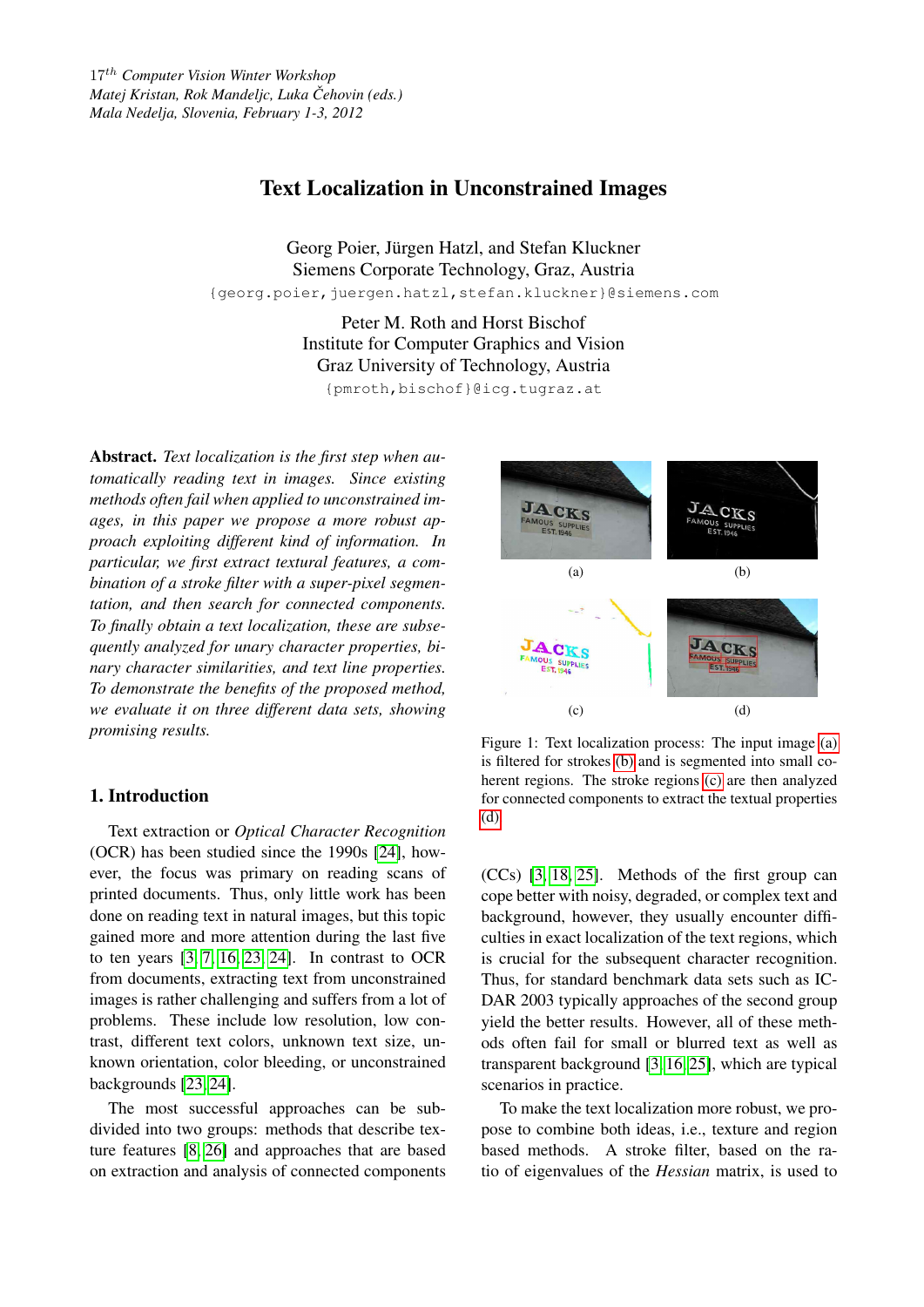<span id="page-1-2"></span><span id="page-1-0"></span>

Figure 2: Flowchart of the proposed algorithm: we use a stroke filter in combination with coherent super-pixels to extract the connected components which finally form the text lines.

enhance text regions, whereas an unsupervised segmentation provides coherent image segments. The segments in enhanced regions are merged based on semantically meaningful clusters in order to extract CCs. These are then analyzed for single character properties as well as relations between neighboring characters, forming text lines. The whole process is illustrated in Figure [1](#page-0-4) and a flowchart of our algorithm is given in Figure [2.](#page-1-0)

Bearing in mind that text localization is only the first step when reading text in natural images, we use a fairly conservative setup, focusing on high recall instead of building a rather perfectly specific detector. False positives may be easily rejected in later steps but not localized text is retrieved laboriously only.

The paper is structured as follows. First, we summarize the related work in Section [2.](#page-1-1) Then, in Section [3](#page-2-0) we introduce our approach. Experimental results and a discussion are given in Section [4](#page-4-0) and Section [5,](#page-5-0) respectively. Finally, we summarize and conclude the work in Section [6.](#page-5-1)

# <span id="page-1-1"></span>2. Related Work

Although there are some slightly varying categorizations [\[18,](#page-7-7) [21,](#page-7-9) [26\]](#page-7-6), methods for text localization are usually divided into two categories [\[3,](#page-7-1) [7,](#page-7-2) [8,](#page-7-5) [24\]](#page-7-0): texture- and region-based methods.

Texture-based methods work in a *top down* manner, extracting texture features in order to discriminate between text and background. Thereby, e.g., spatial variance of intensity, Fourier transform, Wavelets, and machine learning methods are used [\[2,](#page-7-10) [7,](#page-7-2) [8,](#page-7-5) [24\]](#page-7-0). These methods perform well with noisy, degraded, or complex text and background. However, since an image usually has to be scanned at several scales, major restrictions arise from computational complexity and integration of results from different scales. In addition, such methods suffer from difficulties to provide exact localizations.

Region-based methods work in a *bottom up* fashion. They utilize the observation that text can be seen as sets of separate CCs. The image is separated into small regions, e.g., by using color features, edge features, or CC methods [\[16,](#page-7-3) [18,](#page-7-7) [24\]](#page-7-0). Next, text regions are separated from background by extracting and analyzing region properties – often including an analysis of relations between neighboring regions. These methods are efficient in extracting text, especially when the background is homogeneous. Region-based methods allow for simultaneously detecting text at different scales. However, the main drawbacks of such approaches come from noisy, multicolored, textured as well as very small texts. Problems also arise from coalesced character regions or similarly colored objects.

One very prominent region-based approach is that of Epshtein et al. [\[3\]](#page-7-1). It is based on the observation that strokes are nestled in edges exhibiting roughly opposite gradients. CCs are extracted from the output of the so called *Stroke Width Transform* (SWT), which seeks to find the value of stroke width for each image pixel. Components are then analyzed for character and text line properties.

An approach based on similar ideas is the text extraction scheme of Zhang and Kasturi [\[25\]](#page-7-8). After extracting closed boundaries by an edge detector, "character energy" and "link energy" are calculated and subsequently combined to retrieve the probability of a candidate text region to be a true positive. Therefore, "character energy" is based on gradient directions at two "opposing" points on the boundary, and "link energy" is computed to model the similarity between two neighboring character regions.

Matas and Zimmermann [\[15\]](#page-7-11) proposed to use character classification based on MSERs [\[14\]](#page-7-12), which were later also used by Neumann and Matas [\[16,](#page-7-3) [17\]](#page-7-13) in their comprehensive framework for text localization and recognition. In [\[16\]](#page-7-3) a *Support Vector Machine* (SVM) is trained on manually annotated MSERs for character classification and again for text line formation. In [\[17\]](#page-7-13) the text line formation stage is replaced by *Gaussian Mixture Models* (GMMs) describing relational properties of two, three or more consecutive characters. In order to find the text lines a graph energy, computed from the distances between the extracted properties and the corresponding GMMs, is minimized.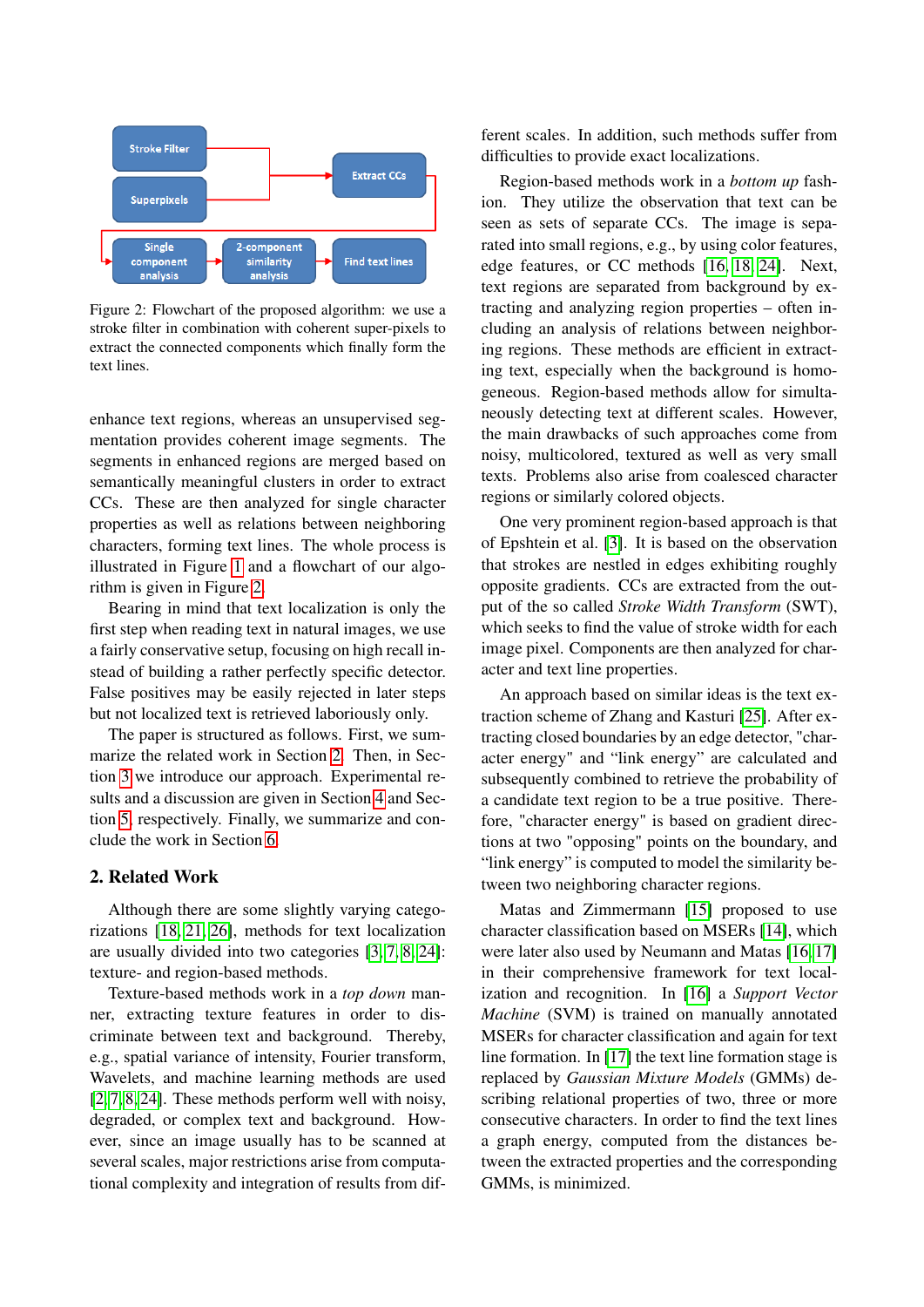<span id="page-2-2"></span>Another approach based on similar ideas, where parts of our work build on, was presented by Tran et al. [\[21\]](#page-7-9). The authors compute the ratio of the eigenvalues of the *Hessian* matrix to detect character strokes and text lines, respectively. But in contrast to our work, they aim to extract ridges [\[20\]](#page-7-14). Text is required to induce a ridge at a coarse scale representing its center line and an amount of short ridges at smaller scales representing skeletons of characters.

Liu et al. [\[11\]](#page-7-15) define *Haar*-like stroke filters, where three adjacent rectangular regions are analyzed. To compute a response for stroke regions, they estimate the three regions intensity means and the standard deviation of the central region. An application to text localization based on the stroke filter is proposed in [\[6\]](#page-7-16). For this purpose, the filter is combined with an SVM trained on normalized gray values and constant gradient vector.

Another remarkable approach is that of Chen and Yuille [\[2\]](#page-7-10). They use a boosted cascade of weak classifiers and carefully designed different kinds of features for different stages of the cascade.

Of course, even more machine learning based approaches exist (see [\[7,](#page-7-2) [24\]](#page-7-0)). However, it is difficult to learn an appropriate model, having to incorporate such a vast amount of variation. This is also outlined by Zhang and Kasturi in [\[25\]](#page-7-8), where they claim that such approaches still suffer from the insufficiency of the training samples from different lightnings, distortions, and languages.

#### <span id="page-2-0"></span>3. Proposed Approach

In the following, we introduce our approach for text localization, which can be divided into three main parts: the stroke filter, extraction of coherent regions, and connected component analysis. First, we explain how the stroke filter is modeled (Section [3.1\)](#page-2-1). We then give a brief description of the mechanism for super-pixel segmentation (Section [3.2\)](#page-3-0). Finally, we discuss how the filter response is combined with the image segmentation in order to obtain connected components, which are subsequently analyzed for textual properties (Section [3.3\)](#page-3-1).

# <span id="page-2-1"></span>3.1. Stroke Filtering

The most elementary and constitutive parts of text are strokes. This applies to all types of text, independently of character set or font style. Furthermore, every kind of stroke exhibits a few general properties: it is an elongated region, which is nearly homogeneous and different from its lateral regions. Based on this properties a generic stroke filter can be built. We thus use a filter based on the analysis of the eigenvalues of the Hessian matrix.

Local Curvature Analysis The Hessian represents the second order derivatives, and, thus, describes the local curvature associated to a point in an image. By analyzing its eigenvalues and eigenvectors, the principal directions of the local curvature can be extracted. This directly gives the direction of smallest curvature, which corresponds to the direction along a potential stroke. In such a case the corresponding eigenvalue is strongly dominated by the eigenvalue corresponding to the orthogonal direction.

Thus, to analyze the local structure of an image I, we consider the Taylor expansion in the neighborhood of a point x:

$$
I(\mathbf{x} + \delta \mathbf{x}, s) \approx I(\mathbf{x}, s) + \delta \mathbf{x}^T \nabla_s + \delta \mathbf{x}^T \mathcal{H}_s \delta \mathbf{x}, \tag{1}
$$

where  $\nabla_s$  and  $\mathcal{H}_s$  are the gradient vector and Hessian matrix of the image computed in  $x$  at scale  $s$ . This represents an approximation of local image structure up to second order.

Given the eigenvalues  $\lambda_1$  and  $\lambda_2$ , where  $|\lambda_1| \leq$  $|\lambda_2|$ , for pixels within a stroke region  $\lambda_1$  will be low whereas  $\lambda_2$  will be high. In contrast, if both eigenvalues have a similar magnitude, this indicates that the corresponding region belongs to the background. Furthermore, the sign of  $\lambda_2$  specifies whether the pixel belongs to a dark region on bright background or vice versa.

Hessian Based Stroke Filtering Using the properties of the Hessian, Frangi et al. [\[4\]](#page-7-17) proposed a so called "vesselness" measure, which – for 2D images – is based on two values: the ratio between the eigenvalues, and their magnitude. The ratio  $\mathcal{R}_B =$  $\lambda_1/\lambda_2$  gives a measurement of "blobness", whereas the magnitude of the eigenvalues  $S = ||\mathcal{H}||_F$  =  $\sqrt{\lambda_1^2 + \lambda_2^2}$  is used to minimize the influence of random background noise. In regions of low contrast (e.g., background regions) eigenvalues will be small and, therefore,  $S$  will be low. In high frequency regions, on the contrary, at least one of the eigenvalues will be high and, thus, the norm becomes larger.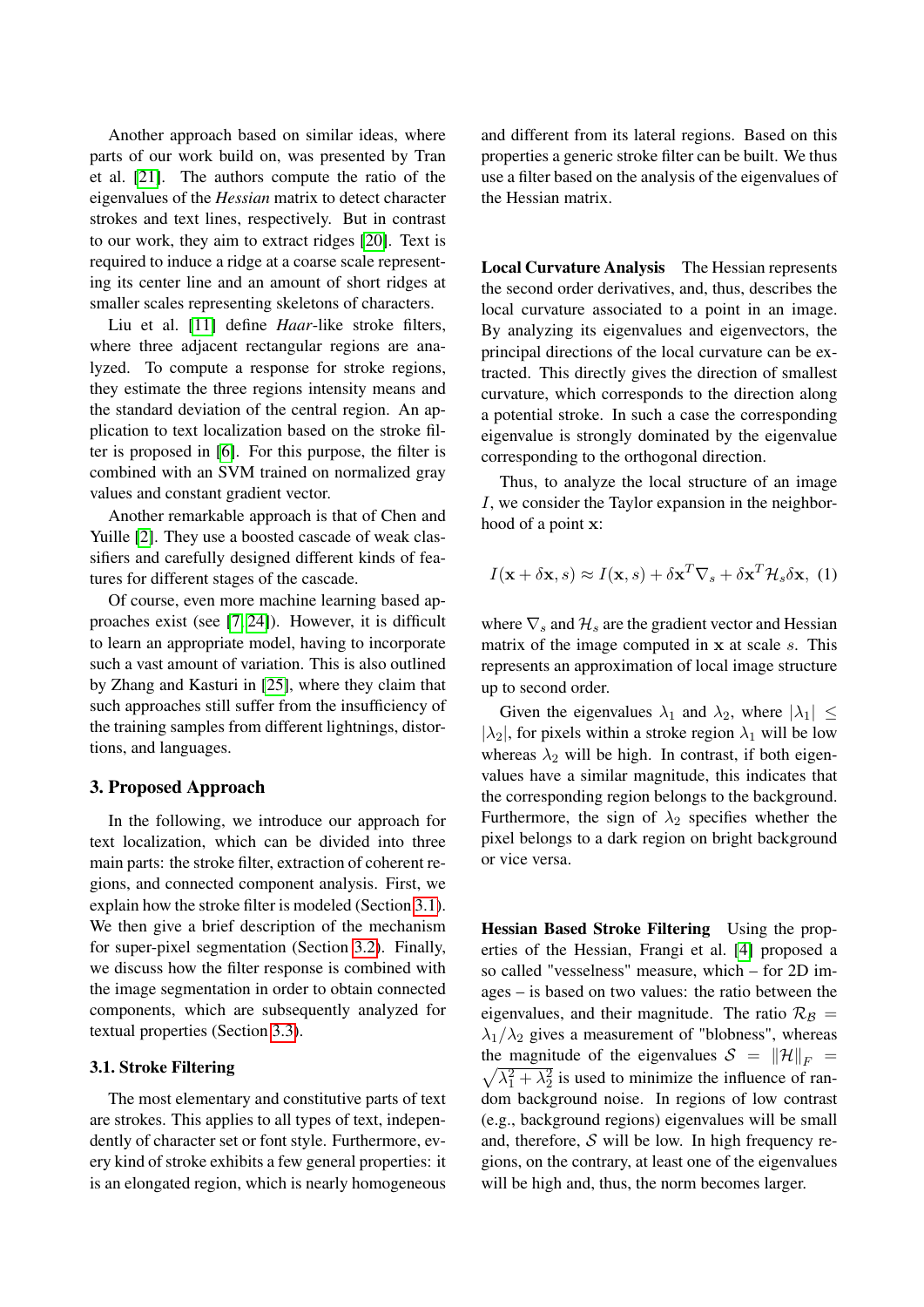<span id="page-3-10"></span>For computing a normalized response, the following combination of the mentioned components was proposed [\[4\]](#page-7-17):

<span id="page-3-2"></span>
$$
\mathcal{V}(s) = \begin{cases} 0 & \text{if } \lambda_2 > 0, \\ \exp\left(-\frac{\mathcal{R}_B^2}{2\beta^2}\right)(1 - \exp\left(-\frac{\mathcal{S}^2}{2c^2}\right)) & \text{otherwise,} \end{cases}
$$
 (2)

where  $\beta$  and c are parameters to control the sensitivity of the filter to the measures of  $\mathcal{R}_\mathcal{B}$  and S.

When analyzing  $V(s)$  at different scales s, it will be maximum at a scale that approximately matches the stroke to detect. The integration of the responses for different scales therefore considers only the maximum response for each image pixel:  $V =$  $\max_{s}$   $V(s)$ .

Using [\(2\)](#page-3-2) enables us to enhance bright strokes on dark background. In contrast, when searching for dark strokes on bright background, we have to consider the sign of  $\lambda_2$ . It is positive for dark-on-bright and negative for bright-on-dark structures. Hence, for filtering dark strokes on bright background, we simply have to exchange the corresponding constraint in [\(2\)](#page-3-2).

A stroke filter response is computed over two separate scale-ranges. This is necessary since a single response for all scales would blend responses in an undesirable manner, and, thus, causes problems when extracting CCs; especially, for finer structures. See Figure [1\(b\)](#page-0-1) for an output of our stroke filter at the smaller scale-range.

#### <span id="page-3-0"></span>3.2. Extract Coherent Segments

The subsequent OCR demands for accurately localized text regions. This is only achievable by a rather exact knowledge about the expansion of single characters, and therefore requires segmentation on the pixel level. State-of-the-art methods utilize local adaptive binarization [\[18\]](#page-7-7), edge based segmentation [\[3,](#page-7-1) [25\]](#page-7-8), or MSERs [\[16,](#page-7-3) [17\]](#page-7-13) to this end.

Since, in many situations this is a fairly critical task, we propose to use small, coherent regions from a conservative unsupervised segmentation (*superpixels*). In this way, we get nearly perfectly segmented characters, while drastically reducing computational cost in subsequent steps.

There exist a great number of superpixel segmentation methods, but in particular, we use *quick shift*<sup>1</sup>

<span id="page-3-9"></span><span id="page-3-6"></span><span id="page-3-5"></span><span id="page-3-4"></span><span id="page-3-3"></span>

<span id="page-3-8"></span><span id="page-3-7"></span>Figure 3: Example for extraction of CCs, showing images of intermediate steps. The original image [\(a\)](#page-3-3) is filtered for strokes, obtaining a normalized response [\(b\)](#page-3-4) where lighter colors correspond to higher responses. Furthermore, an unsupervised segmentation is applied yielding small coherent regions. Here, for better visualization a color is randomly assigned to each segment [\(c\).](#page-3-5) From these segments – in combination with regions exhibiting a minimum filter response [\(d\)](#page-3-6) – foreground regions are extracted [\(e\),](#page-3-7) which are subsequently refined/disconnected based on color statistics [\(f\).](#page-3-8)

[\[5,](#page-7-18) [22\]](#page-7-19), because it can easily be parallelized on a graphics processing unit (GPU). Figure [1\(c\)](#page-0-2) and Figure [3\(c\)](#page-3-5) show examples for thus obtained segmentations. Please be referred to [\[22\]](#page-7-19) for further details.

#### <span id="page-3-1"></span>3.3. Connected Component Analysis

Knowing the location of strokes as well as having a superpixel segmentation on hand enables us to restrict subsequent computations to the superpixels on stroke regions.

Extraction of Connected Components When considering CCs of superpixels on stroke regions, we observe that components are likely to contain more than one character (See Figure [3](#page-3-9) for an example). Thus, merged character regions are disconnected based on color statistics of the compound superpixels.

More specifically, a k-means clustering of the superpixels' mean colors is employed, followed by a region growing on the superpixels based on calculated cluster memberships. Assuming that the color values in high contrasted regions are much wider spread than in regions of low contrast, different contrast conditions are taken into account by defining the merging criterion for region growing based on the expansion of data points within a cluster.

<sup>&</sup>lt;sup>1</sup>For our implementation we used the code provided by Andrea Vedaldi and Brian Fulkerson (http://www.vlfeat.org/).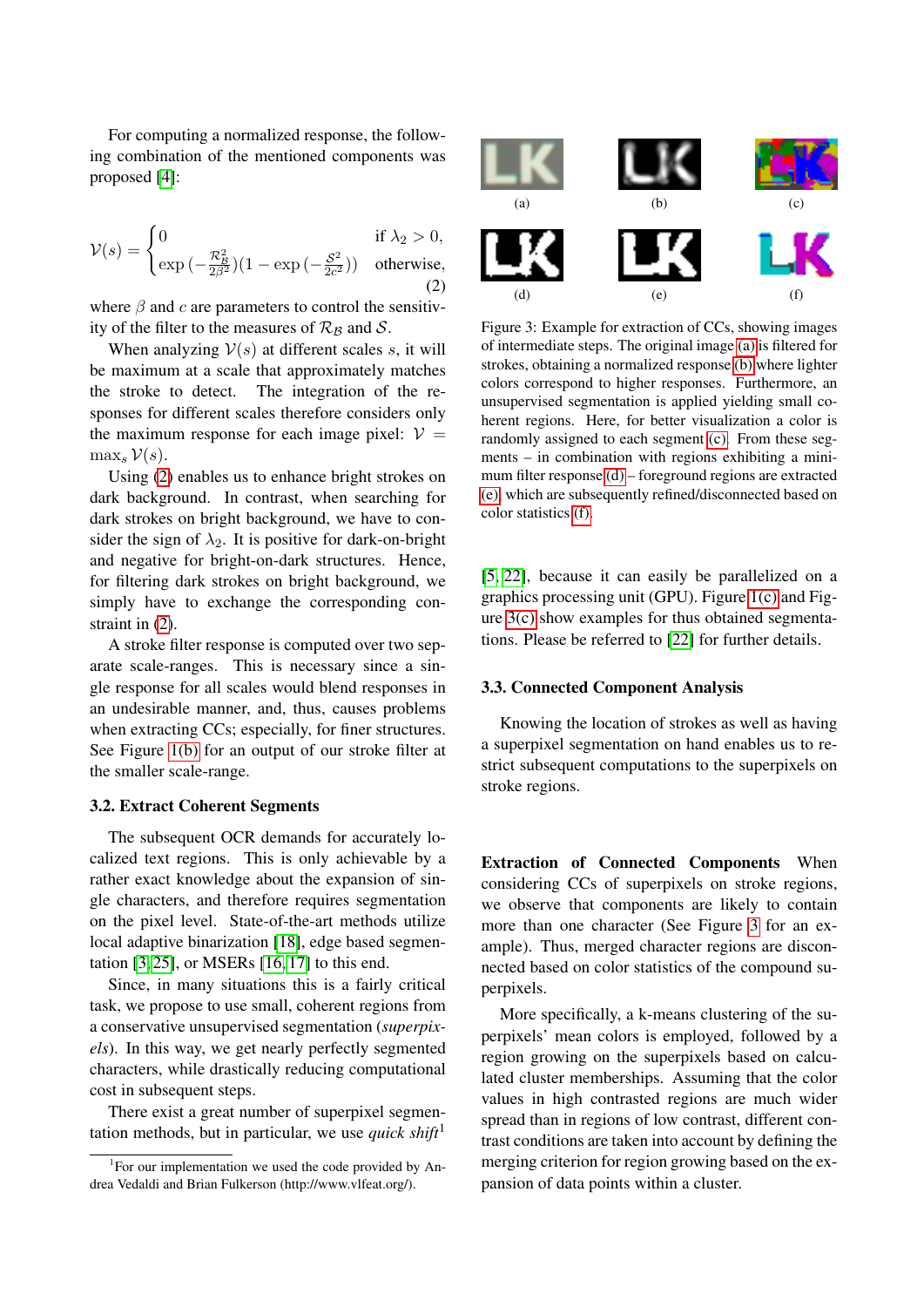<span id="page-4-1"></span>Examination for textual properties Having obtained the connected components, where each single character is represented by a single connected component, we sift out text regions in three steps. First, the components are filtered based on single character properties. Then, neighboring components are linked and filtered based on two component similarities, respectively. Finally, links which do not exhibit relational properties of three or more characters (i.e., text lines) are removed.

For identifying components which certainly do not contain characters, stroke width measurements bear great potential [\[3,](#page-7-1) [25\]](#page-7-8). We are able to obtain such information directly from the stroke filter.

This is based on the observation that the filter response will be maximum at a scale that approximately matches the stroke to detect. Thus, the finally considered measurements for single character properties include aspect ratio, minimum/maximum stroke width to area ratio, area of bounding box to median stroke width ratio, and variance of stroke widths.

From the remaining components a neighborhood graph is built. Components are considered as neighbors if their geometric and spatial relationship fulfills certain conditions. Similar to [\[18,](#page-7-7) [25\]](#page-7-8) any two components  $i$  and  $j$  obeying the following rule are considered to be neighbors:

$$
||c_i - c_j||_2 \le 2 \min\bigl(max(w_i, h_i), max(w_j, h_j)\bigr),\tag{3}
$$

where  $c$  specifies the centroid, and  $w$  and  $h$  are component width and height, respectively.

Neighboring components are now checked against a number of binary relationship properties, including color, height, width, stroke width, overlap of bounding boxes, and number of pixels. Furthermore, inspired by [\[21\]](#page-7-9), we utilize the relationship between angle of the link between the two components and directions of their strokes.

For every three subsequently linked components we then evaluate the *centroid angle* as proposed in [\[17\]](#page-7-13). This is based on the observation that the angle between lines connecting the centroids of three following letters in a text line is limited. Finally, links between text lines are removed by checking the angle between two components against the median angle of the graph it belongs to.

### Integration of Results

Results from the four cues (bright and dark strokes, each at two scale-ranges) are finally integrated. Thereby, each text region is assigned a confidence based on stroke filter response. With highly overlapping text regions, the region exhibiting smaller confidence is removed.

### <span id="page-4-0"></span>4. Experimental Results

To demonstrate the benefits of the proposed approach, we performed experiments on three different data sets: the *ICDAR 2003* evaluation dataset<sup>2</sup>, a dataset consisting of TV screen captures (in the remainder referred to as "*VideoOCR*"), and a third one containing images of railroad wagons ("*WagonID*").

The text regions in all data sets are subject to many different sources of variation, such as contrast, size, color, orientation, or degradation. In addition, we are facing different challenges with the different data sets. For instance, images from *VideoOCR* dataset are often of low quality or low resolution, and, thus, the text is small and degraded. The *WagonID* dataset is acquired from a line scan camera, as a result, color channels may exhibit varying displacements throughout an image. Furthermore, the text sometimes shows very low contrast, or is even strongly contaminated.

Since there were no annotations available for the *VideoOCR* dataset, we performed a quantitative evaluation on the *ICDAR 2003* and the *WagonID* dataset only. The annotations for *ICDAR 2003* contain rectangles representing the bounding boxes for each single word. Since our task doesn't require separation of text lines into single words, the output of our algorithm is a set of rectangles containing whole text lines. Hence, an evaluation as proposed for the *IC-DAR 2003* dataset [\[13\]](#page-7-20) wouldn't give meaningful results, as the ground-truth rectangles are thereby paired with the detected ones.

Instead, in our evaluation we compare the groundtruth and detection on pixel level. For each image we have a set of ground-truth pixels  $\mathcal{T}^p$  (i.e., the pixels within the annotated rectangles) and a set of detected pixels  $\mathcal{D}^p$ . The recall is then defined as the number of correctly detected pixels divided by the number of ground-truth pixels:  $Recall = \frac{|T^p \cap D^p|}{|T^p|}$  $\frac{r + |\mathcal{D}^x|}{|\mathcal{T}^p|}.$ 

<sup>2</sup> http://algoval.essex.ac.uk/icdar/Datasets.html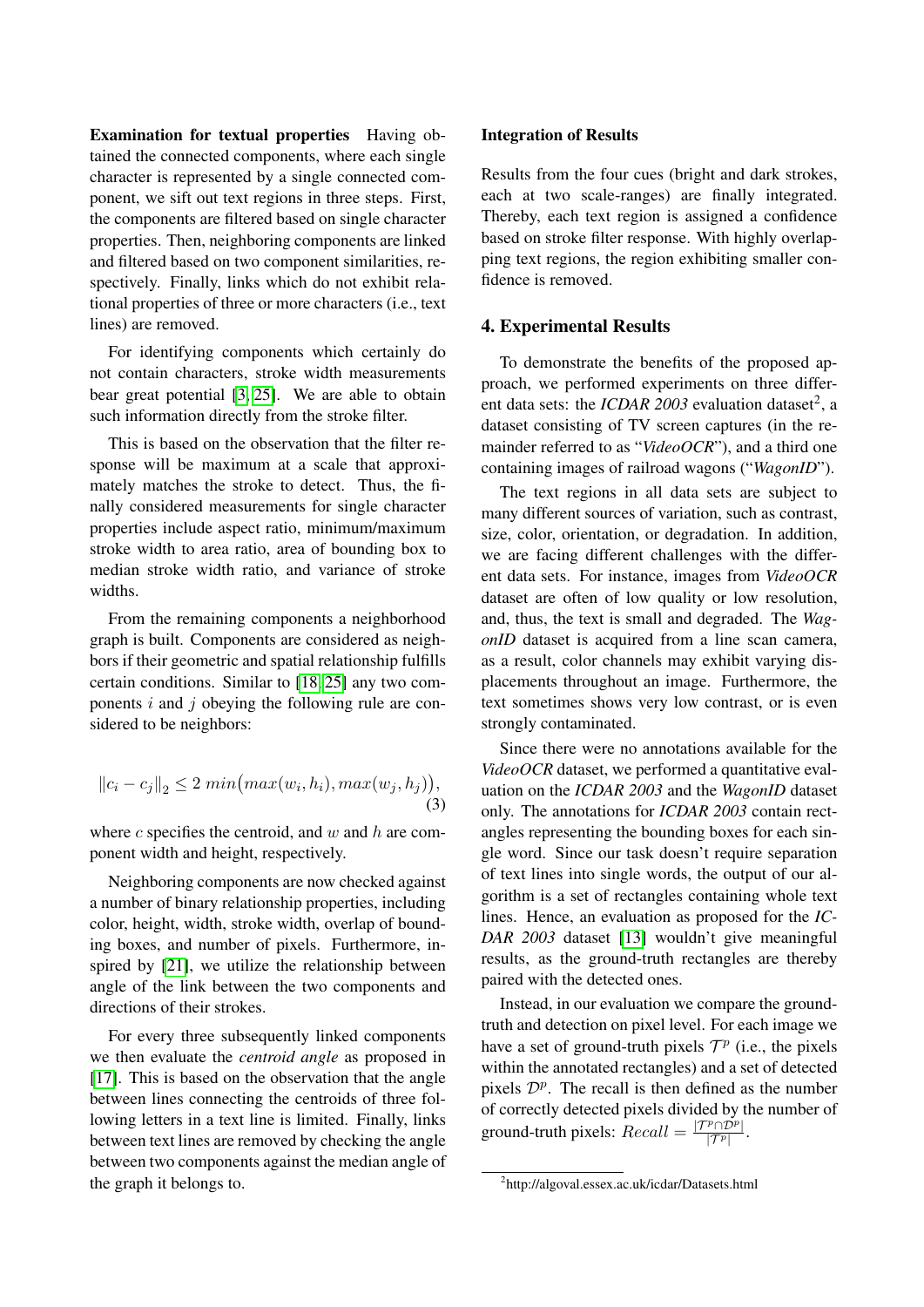<span id="page-5-6"></span><span id="page-5-5"></span><span id="page-5-2"></span>

<span id="page-5-3"></span>Figure 4: Text region ("Start") not localized by our approach due to the low response of the stroke filter. The original image [\(a\)](#page-5-2) and the filter response for corresponding scale-range [\(b\)](#page-5-3) obtained with standard parameters (used throughout all evaluations) are shown. This is mainly due to the strong degradation.

Since, in terms of precision, we are not interested in the number of falsely detected pixels, but the number of falsely detected regions (i.e., the rectangles), the precision is defined on a region basis. A detected rectangle is counted as correct if the overlap between the rectangle and at least one ground-truth rectangle is more than 50%. With respect to this, the precision score represents the number of correctly detected rectangles, denoted  $c$ , divided by the number of detected rectangles  $\mathcal{D}^r$ :  $Precision = \frac{c}{|\mathcal{D}^r|}$ .

In this way, for the *WagonID* dataset a recall of 0.84 at a precision of 0.42 is obtained. Detailed results for the ICDAR 2003 dataset are given in Table [1.](#page-5-4) Please note that the results of our method are not directly comparable to the other ones listed, due to the different evaluation procedure. Still, those should act as reference points. Selected results from all data sets are shown in Figures [5,](#page-6-0) [6,](#page-6-1) and [7.](#page-6-2)

<span id="page-5-4"></span>

| Algorithm              | Precision | Recall |
|------------------------|-----------|--------|
| Pan et al. [18]        | 0.67      | 0.71   |
| Zhang and Kasturi [25] | 0.73      | 0.62   |
| Epshtein et al. [3]    | 0.73      | 0.60   |
| Neumann and Matas [17] | 0.60      | 0.60   |
| proposed method        | 0.48      | 0.71   |

Table 1: Detection results on the ICDAR 2003 dataset.

### <span id="page-5-0"></span>5. Discussion

The evaluation shows that our method is able to handle a lot of the mentioned variations, even in cases where existing methods fail. This is observed especially with very small, degraded or blurred text, where edge based approaches often encounter problems [\[3,](#page-7-1) [25\]](#page-7-8).

Some false negatives come from transparent background, showing similar colors as the foreground (Figure [5\)](#page-6-0), too low stroke filter response (Figure [4\)](#page-5-5), and single or strongly connected characters, respectively (Figure [6\)](#page-6-1). The latter one results from the fact that a minimum number of characters is required for a text line. Text lines, where even the filter encounter problems may be addressed through performing checks on the frequency of strokes within the stroke filter response instead on extracted components, only. Missed text regions on the *WagonID* dataset are mainly due to the high level of degradation, primarily caused by the shift of color channels, in combination with small text size.

The arising high number of false positives could be reduced by a number of measures. Specificity of the stroke filter may be increased by using contour information from the border of strokes, where gradients must roughly be opposite<sup>3</sup>. The analysis of components against character and text line properties could be extended further and has potential to significantly improve the overall performance. More specifically, in analysis of single components one could make use of further simple features as well as more complex descriptions, e.g., based on an *Implicit Shape Model* [\[10\]](#page-7-21) for the specially shaped elements, characters are composed of. Repetitive patterns (Figure [5\)](#page-6-0) may be removed by the shape filter proposed in [\[12\]](#page-7-22) for this task, or some even more sophisticated method as those regarding local *self similarities* [\[19\]](#page-7-23).

# <span id="page-5-1"></span>6. Conclusion

We presented a hybrid method for text localization, based on textural features and a connected component analysis. We aimed to overcome problem cases, where recently proposed methods, based on a preceding edge detection step, are likely to fail [\[3,](#page-7-1) [25\]](#page-7-8). Thus, we used a filter design which doesn't obligatorily require edges to be present at stroke borders and utilized its output in combination with a superpixel segmentation of the image in order to obtain connected components. We finally end up by analyzing them against single character properties, as well as text line properties. Promising results prove the potential of the presented approach.

<sup>&</sup>lt;sup>3</sup>Similar ideas are used with eigensystem analysis of the Hessian in the field of medical image analysis [\[1,](#page-7-24) [9\]](#page-7-25).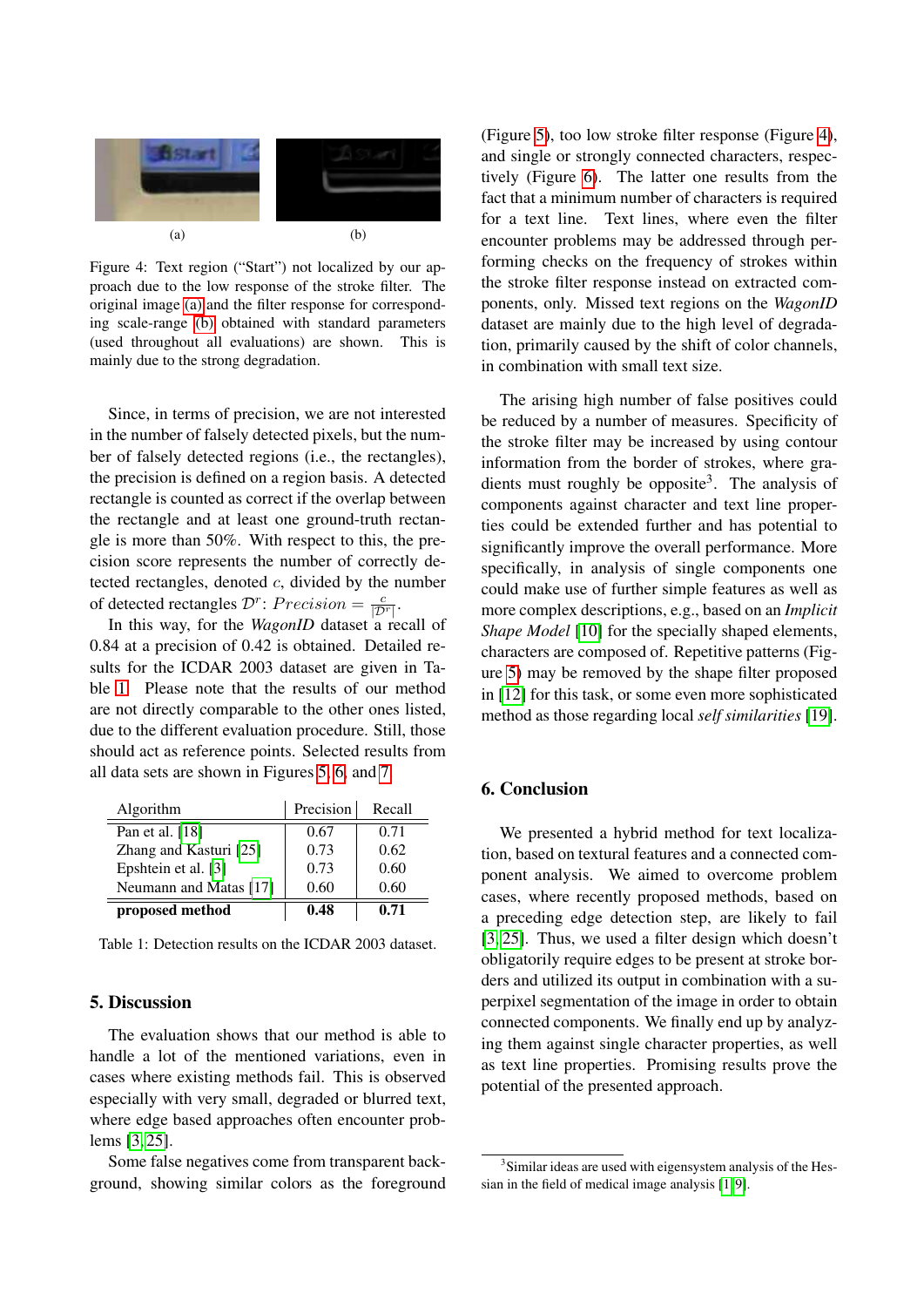<span id="page-6-3"></span><span id="page-6-0"></span>

Figure 5: Selected qualitative results obtained for the evaluation on the ICDAR dataset [\[13\]](#page-7-20).

<span id="page-6-1"></span>

<span id="page-6-2"></span>Figure 6: Selected results on the VideoOCR dataset. Note that even the timestamps of only one pixel stroke width, added to some of the images (upper left corners), as well as text exhibiting a slightly curved bottom line are correctly localized.



Figure 7: Selected results on the WagonID dataset. Results are generated on images downscaled by half.